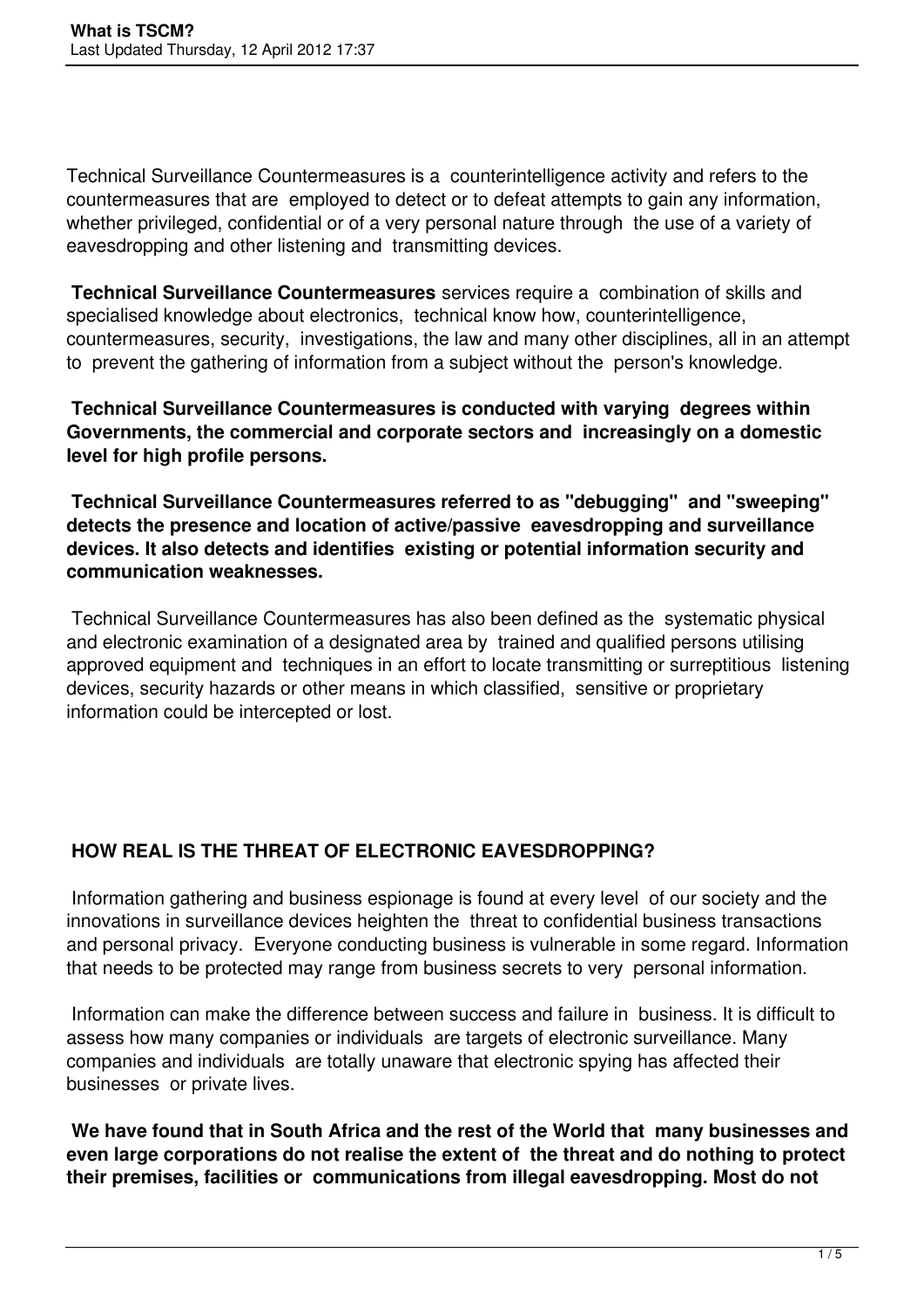#### **even have a counterintelligence policy or procedures.**

 Companies all have policies about such things as smoking, first aid, sexual harassment, drugs and alcohol abuse to name but a few, but do not have policies regarding counterintelligence and the protection of information against industrial and technical espionage.

 No real statistics of reported incidents is available from any local Government Department, nor does the South African Government assist or advise the private sector regarding the threats of illegal eavesdropping and industrial espionage.

 Incidents that come to light are regularly reported in the South African press. Listed below are some of the more prominent incidents that made news in South Africa over the past few years :

 - The Sunday Times reported on 24 August 2003 that somebody illegally bugged a Durban-Westville's University Professor's home telephone line. A private investigator discovered the "tap wires" that has been connected to Professor Anand Singh's home telephone. On Monday 25 August 2003 News24.com reported that suspicions of widespread phone-tapping have surfaced at the University of Durban-Westville.

 - On 27 May 2003 The Star news paper reported that a bugging device was found stuck underneath a table at the Transvaal Agricultural Show that took place in Rustenburg, a rural South African town.

 - In March 2003, various South African newspapers and magazines reported on the alleged spying incidents in the Gauteng business circles. Peter Honey writing for the Financial Mail magazine (21 March 2003) wrote that "The Gulf War has broken out in Gauteng as some of the country's most visible businessmen go undercover to fight their corporate battles"

 - On 14 April 2002 the Sunday Times in South Africa reported that a small South African tobacco company, Apollo Tobacco, obtained a court order to raid the offices of British American Tobacco in South Africa.(BATSA)It was claimed that BATSA hired private investigators and used bugging devices to conduct industrial spying activities against Apollo Tobacco.

 - During July 2001 the Governor of the Reserve Bank of South Africa, Tito Mboweni admitted that bugs and listening devices were found in the Reserve Bank and that it appears that someone in London apparently benefited from the information (Financial Mail)

 - During the same period the Mail & Guardian newspaper reported that the owner of the Spy Shop in Durban was arrested for illegally tapping a telephone of a shipping company

 - During June 2001 it was reported that the CEO of the Umgeni Water in Pietermaritzburg paid with an Umgeni Water cheque for the illegal tapping of the telephones of workers and trade unionists

 - During September 2000 the then Chief of the Golden Lion Rugby Board in Gauteng openly admitted that he had bugged the telephones of staff, coaches and certain players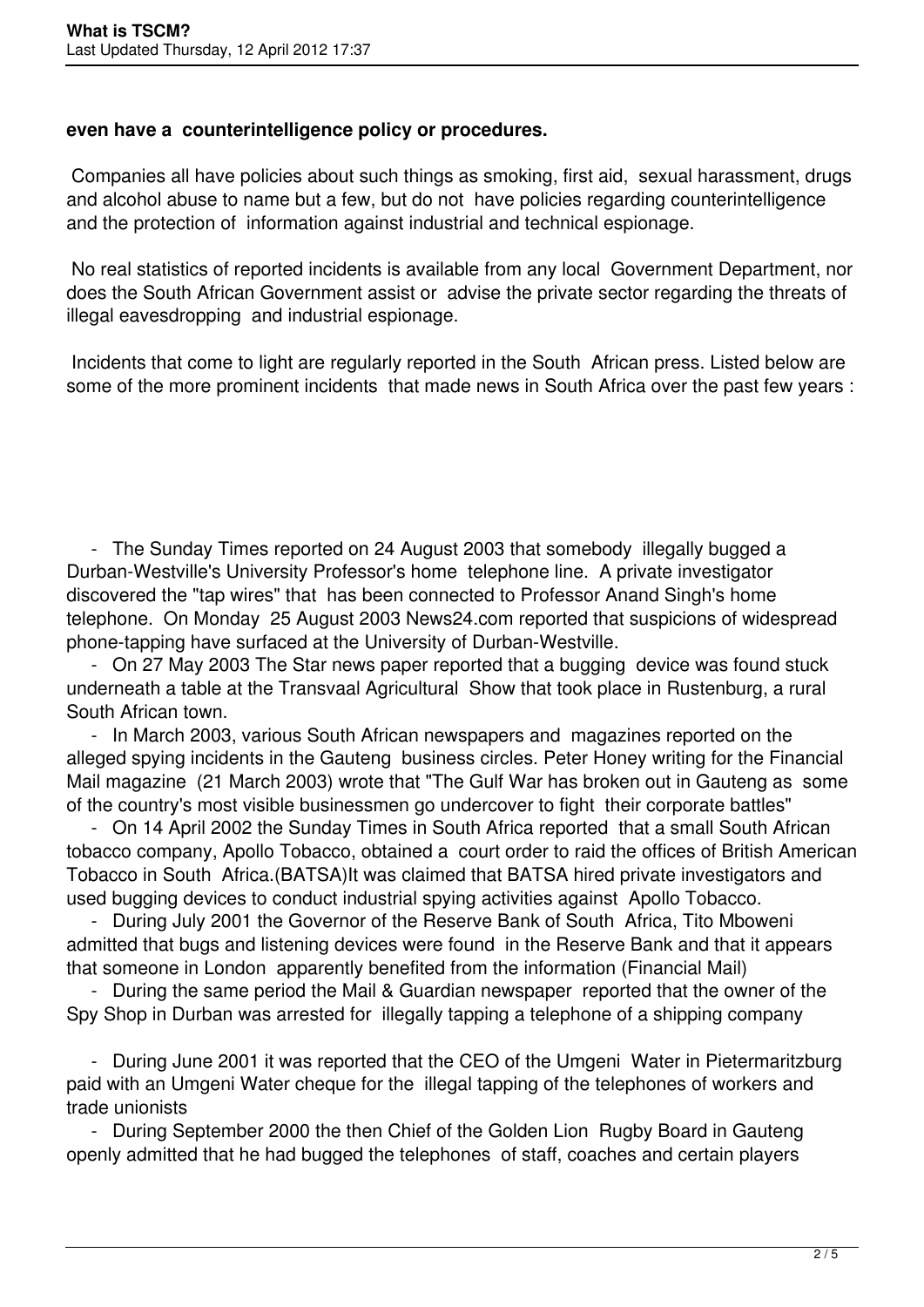- During March 2000 the Bedfordview & Edenvale News reported that a bug (RF Listening device) was found in the office of the Chief Executive Officer of the Edenvale/Modderfontein Metropolitan Local Council

 - During December 1999 an advertising executive appeared in the Wynberg Magistrates Court in Cape Town on charges that he intercepted a rival's confidential information and also tapped a telephone

 - During November 1999 "bugging" made headline news when the Democratic Party (DP) of South Africa alleged that evidence of a bugging device was found at their Cape Town Parliamentary office. During the same period a spy camera was found outside the German Embassy in Pretoria.

 - Some other prominent incidents reported were the ABSA and Bob Aldworth saga, the alleged device found in Derek Hanekom's vehicle (former cabinet minister), the alleged bugging of the offices of the Northern Transvaal Rugby Union, the alleged bugging devices found at the Transnet Head Office and the alleged bugging of the telephone of Earl Spencer (brother of the late Princess Diana) in Cape Town.

# **Bugging and telephone "tapping" services are openly advertised in South Africa**

Specialised shops selling "spy equipment" can be found in most of our major cities.

 There are many "out of work spies". The political changes in South Africa and the fact that the "cold war" is over forced many former Government as well as agents and operatives from the liberation forces into the private sector, where they are fighting what many call the next war, which is an economic war.

#### **Information theft is easy and eavesdropping difficult to detect**

 Whether you are an individual or part of a large corporation you should consider a **Technical Surveillance Countermeasures**

survey if you are dealing with sensitive information, trade secrets, product development, legal problems, negotiations, mergers or take-overs, financial, labour or other disputes.

 You could also be considered a target if you are involved in a divorce case, contesting child custody or are involved in other disputes.

 You also have to be careful of perverts when you share accommodation or live in a commune. A few incidents were recently reported in the local press where tiny "pinhole" cameras were discovered in bathroom ceilings.

Businesses should determine the risk factor by answering the following questions :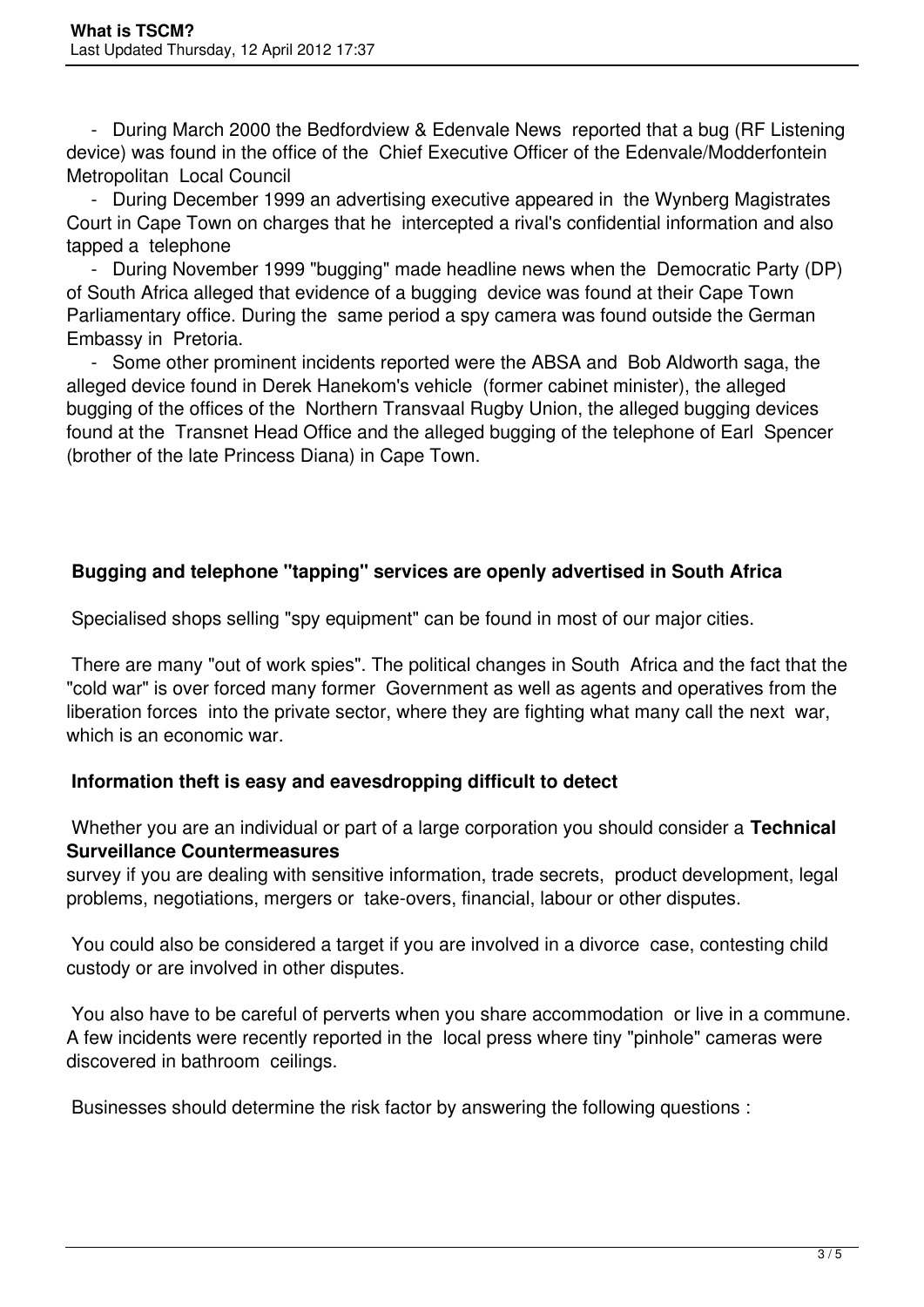- Who would benefit from the information in your company?
- What is the value of the information in your company?
- Do you have local or foreign competitors?
- The level of security and countermeasures in place at your company?

### *If the information in your company is of potential value to your competitors, efforts should be taken to protect it*

# **WARNING SIGNS THAT COULD INDICATE POSSIBLE EAVESDROPPING**

- Your confidential business or trade secrets are known by competitors
- Your activities are known when they shouldn't be
- Technicians showing up to do work when no one has called them
- Secret meetings and bids seem to be less than secret
- Strange sounds or volume changes on your telephone
- Sounds coming from the telephone's handset when it is hung up
- The phone often rings and nobody responds or strange noise tones is heard
- Your radio or TV suddenly develops strange interference
- You have been the victim of a burglary but nothing was taken
- Electronic wall plates appear to have been moved slightly
- Wall, ceiling or partition dust is noticed on the floor
- Repair technicians show up to do work when no one has called them
- Service or repair vehicles and people are spending a lot of time near your office or home
- Your door locks do not "feel right"
- Receiving unexpected gifts from strangers operating on a power source

#### **COMMON EAVESDROPPING METHODS**

 There are numerous methods how an eavesdropper can obtain information from the target or subject :

- Hardwired microphone with a recording device
- Radio Frequency (RF) transmitting device
- Miniature video cameras
- Telephone bugs and taps
- Recording Devices